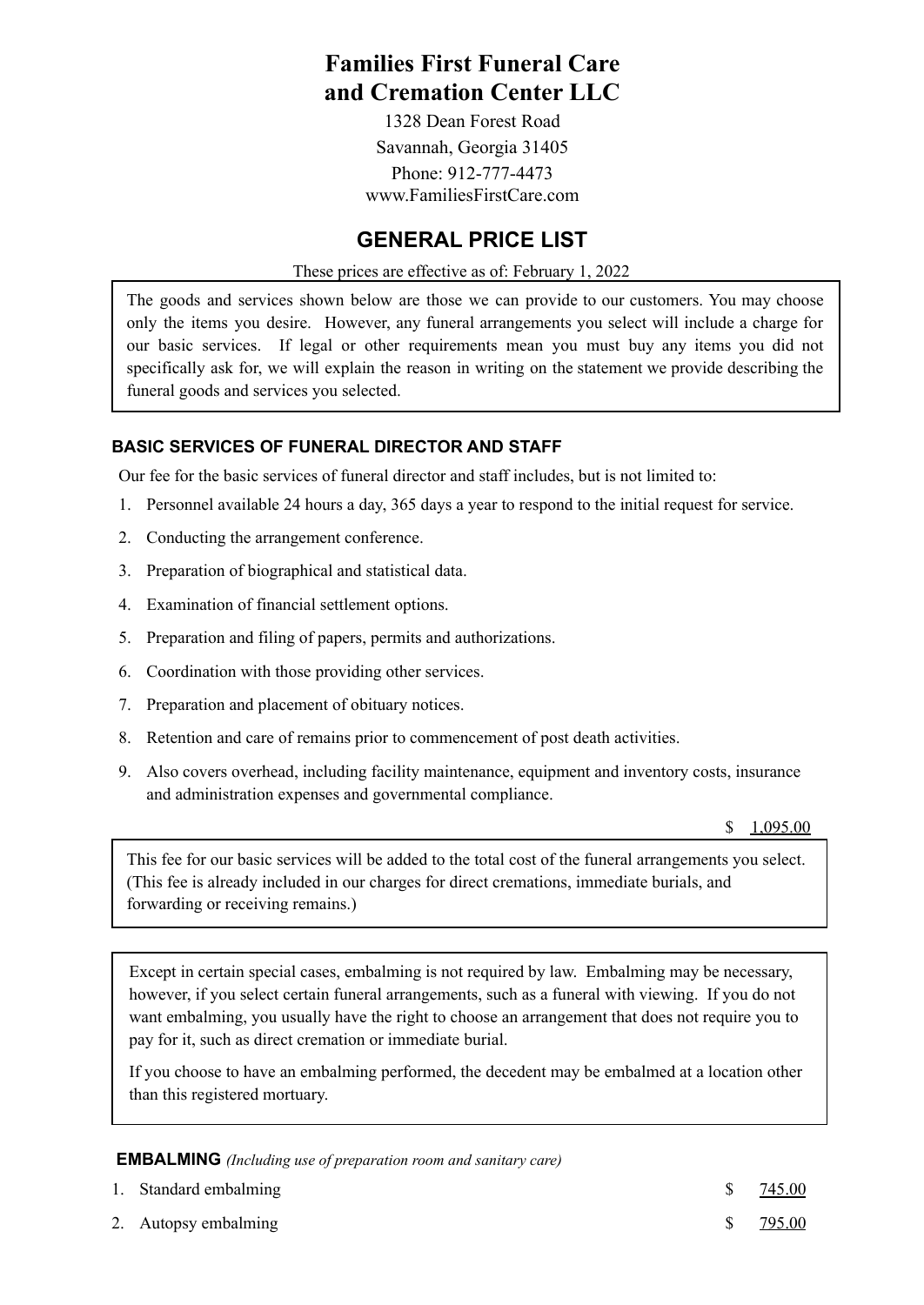## **OTHER PREPARATION OF THE BODY**

*(Including use of preparation room but excluding embalming)*

| 1. | Refrigeration charge for un-embalmed remains on site, per day<br>(Includes any sheltering charge) | S | 25.00  |
|----|---------------------------------------------------------------------------------------------------|---|--------|
|    | 2. Sanitary Care, Without Embalming                                                               | S | 200.00 |
|    | 3. Dressing, Casketing and Cosmetology                                                            | S | 150.00 |
|    | 4. Restoration and other procedures, per hour                                                     | S | 50.00  |

## **OTHER STAFF AND RELATED FACILITIES**

| 1.             | Use of Facilities, Staff and Equipment for Visitation / Viewing                                                                                                                          |                    |
|----------------|------------------------------------------------------------------------------------------------------------------------------------------------------------------------------------------|--------------------|
|                | Our services include setup of the visitation area, placement of remains, positioning of floral<br>displays, and supervision and attendance during the hours of visitation.               |                    |
| a.             | Private family viewing (per hour)                                                                                                                                                        | \$<br>100.00       |
| b.             | Visitation immediately prior to funeral (per hour)                                                                                                                                       | \$<br>200.00       |
| $\mathbf{c}$ . | Visitation day before funeral service<br>(up to 3 hours)                                                                                                                                 | \$<br>500.00       |
| 2.             | Use of facilities, staff and equipment for Funeral Ceremony                                                                                                                              |                    |
|                | Our services include coordinating the arrangements for the ceremony, staff supervision and<br>attendance, and the use of the funeral home when used for the ceremony.                    |                    |
| a.             | At funeral home only                                                                                                                                                                     | \$<br>500.00       |
| b.             | Meet at church                                                                                                                                                                           | \$<br>500.00       |
| 3.             | Use of Facilities, Staff and Equipment for Memorial Service<br>(Without body present)                                                                                                    |                    |
|                | Our services include coordinating the arrangements for the memorial service,<br>staff supervision and attendance, and the use of the funeral home when used<br>for the memorial service. |                    |
| a.             | At the funeral home only                                                                                                                                                                 | \$<br>500.00       |
| b.             | At other local facility (within $\frac{30}{10}$ miles)                                                                                                                                   | \$<br>500.00       |
| 4.             | Use of Staff for Graveside Service<br>(Whether at cemetery or crematory)                                                                                                                 |                    |
|                | Our services include supervision, attendance, and accompaniment of the remains<br>to the cemetery or crematory.                                                                          |                    |
|                | Local (within $\frac{30}{20}$ miles)<br>a.                                                                                                                                               | \$<br>500.00       |
|                | Additional charge per hour outside local area<br>b.                                                                                                                                      | \$<br><u>95.00</u> |
| 5.             | Special services of funeral director $&$ staff per hour                                                                                                                                  | \$<br>125.00       |
|                | Includes, but not limited to: coordination with those providing other services,                                                                                                          |                    |

preparation and placement of obituaries or death notices, other requested time, etc.

## **TRANSPORTATION**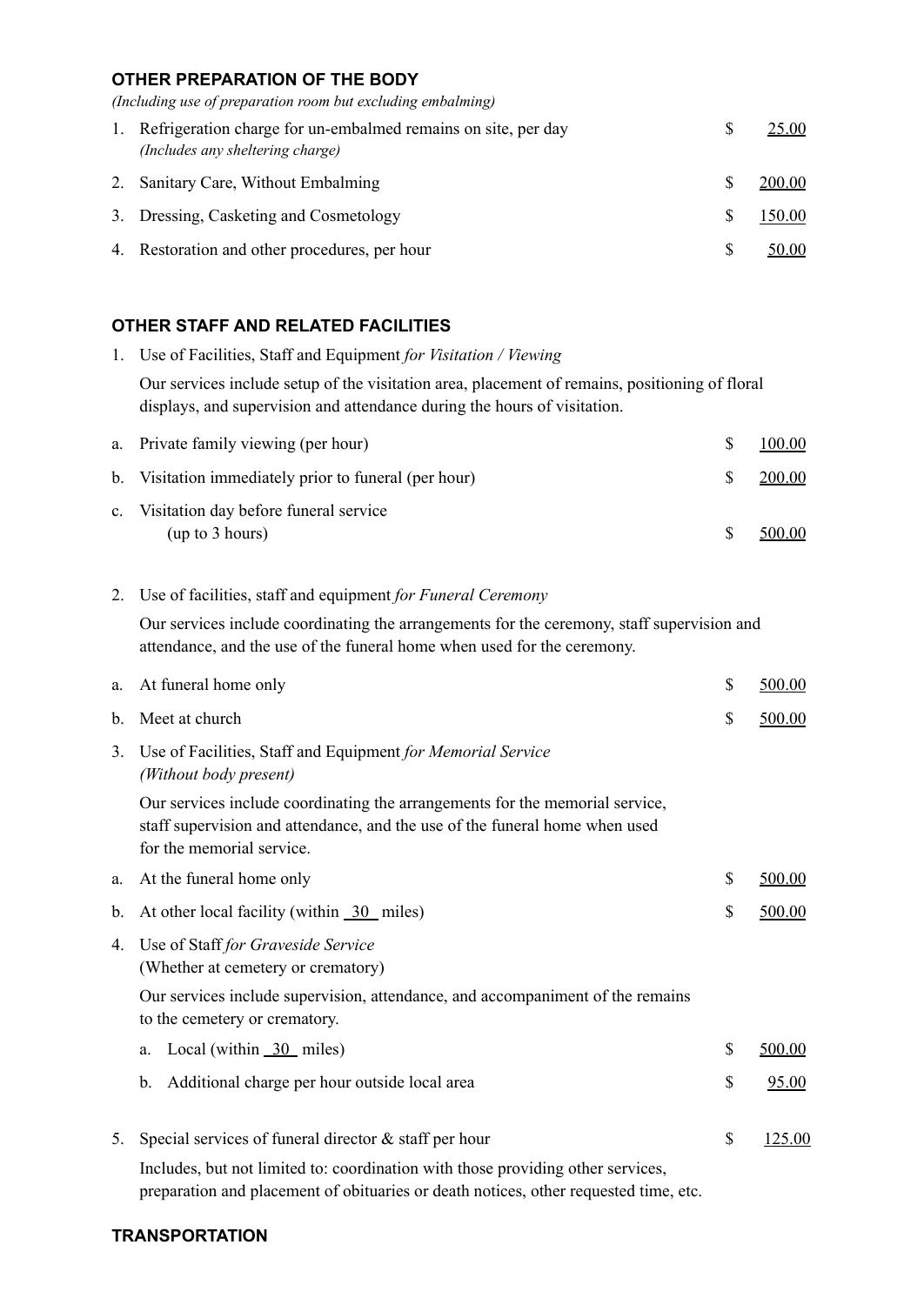|    | 1. Transfer of Remains to Funeral Home                             |              |
|----|--------------------------------------------------------------------|--------------|
| a. | Local, within $\overline{30}$ miles                                | \$<br>350.00 |
|    | b. Additional charge per mile outside local area                   | \$<br>2.50   |
|    | c. Additional personnel for home removals or person person of size | \$<br>125.00 |
| 2. | <b>Automotive Equipment</b>                                        |              |
|    | a. Hearse, local (within 30 miles)                                 | \$<br>250.00 |
|    | b. Hearse, non-local, additional (per mile)                        | \$<br>2.50   |
|    | c. Limousine, local (within $\overline{30}$ miles)                 | \$<br>500.00 |
|    | d. Limousine, non-local, additional (per mile)                     | \$<br>2.50   |
| e. | Service Vehicle (van) (within 30 miles)                            | \$<br>125.00 |
|    | (flower transport, etcetera)                                       |              |
|    |                                                                    |              |

## **CASKETS**

| A complete price list will be provided at the funeral home. |                         |  |  |
|-------------------------------------------------------------|-------------------------|--|--|
| Caskets range in price from                                 | 1,145.00 to \$ 2,995.00 |  |  |

*The Federal Trade Commission prohibits the provider of funeral services from imposing any additional fee and surcharge to consumers who obtain a casket elsewhere.*

## **OUTER BURIAL CONTAINERS**

|    | A complete price list will be provided at the funeral home.                       |              |    |              |           |
|----|-----------------------------------------------------------------------------------|--------------|----|--------------|-----------|
|    | Outer burial containers range in price from                                       | \$<br>710.00 | to | S.           | 19,595.00 |
|    | <b>URNS</b>                                                                       |              |    |              |           |
|    | Urns range in price from                                                          | \$<br>95.00  | to | \$           | 1,995.00  |
|    | <b>OTHER MERCHANDISE AND SERVICES</b>                                             |              |    |              |           |
| 1. | Memorial Package                                                                  |              |    | \$           | 185.00    |
|    | Register Book, Memorial Folders (up to 100),<br>Acknowledgement Cards (box of 25) |              |    |              |           |
| 2. | Acknowledgment Cards, per 25 (unit)                                               |              |    | \$           | 30.00     |
| 3. | Register Book                                                                     | \$<br>75.00  | to | \$           | 125.00    |
| 4. | Name Plate                                                                        |              |    | \$           | 100.00    |
| 5. | Temporary Grave Marker                                                            |              |    | \$           | 50.00     |
| 6. | Prayer Cards, per 80 (unit)                                                       |              |    | \$           | 75.00     |
| 7. | Burial Clothing men's and women's                                                 | \$<br>200.00 | to | \$           | 400.00    |
| 8. | Memorial Folders, per 100 (unit)                                                  | \$<br>80.00  | to | \$           | 100.00    |
| 9. | Crucifix / Cross                                                                  |              |    | \$           | 50.00     |
|    | 10. Non-Salaried Assistant (per hour)                                             |              |    | $\mathbb{S}$ | 30.00     |
|    | 11. Video memorial Tribute (up to 25 photos)                                      |              |    | \$           | 125.00    |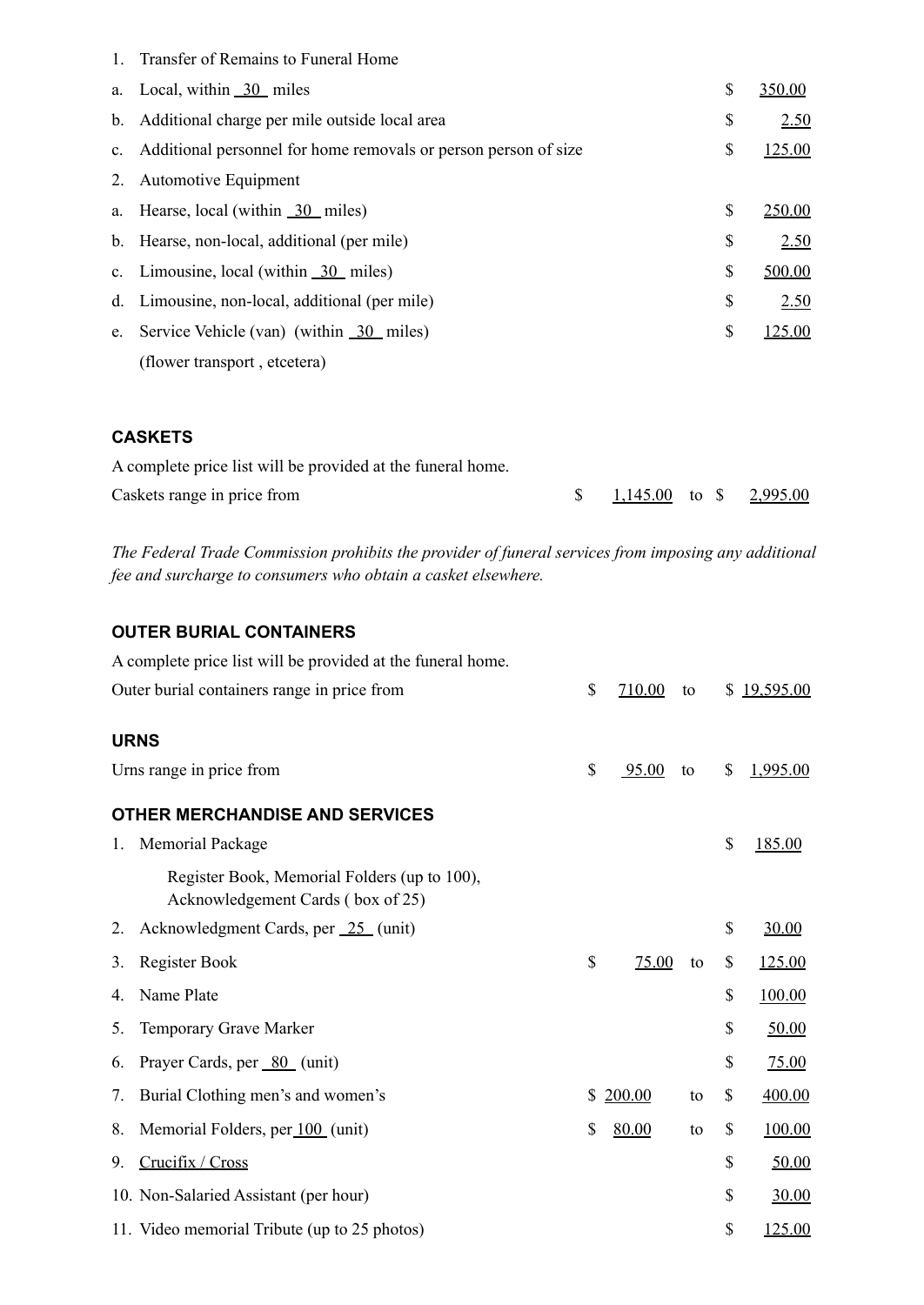| Additional copies (each)                                  |      |    |        |    | \$<br>30.00     |
|-----------------------------------------------------------|------|----|--------|----|-----------------|
| 12. Portrait                                              |      |    |        |    | \$<br>100.00    |
| 13. Crematorium Fee                                       |      |    |        |    | \$<br>340.00    |
| 14. Casket Rental (details of rental casket upon request) |      |    |        |    | \$<br>895.00    |
| 15. Mailing and Processing Cremated Remains               | from |    |        |    | \$<br>100.00    |
| 16. Jewelry                                               |      | \$ | 35.00  | to | \$<br>$350.00+$ |
| 17. Keepsakes                                             |      | \$ | 45.00  | to | \$<br>125.00    |
| 18. Casket Shipping Container Air Tray                    |      |    |        |    | \$<br>185.00    |
| 19. Woodbase Shipping Container (body only)               |      |    |        |    | \$<br>205.00    |
| 20. Cap Panels                                            |      | S  | 150.00 | to | \$<br>300.00    |
|                                                           |      |    |        |    |                 |

*\*Above pricing does not include Georgia sales tax of 7.0%*

#### **FORWARDING OF REMAINS TO ANOTHER FUNERAL HOME**

This package charge includes the local removal (within 30 miles) of remains to this funeral home, basic services of funeral director and staff, basic sheltering of remains, embalming, obtaining necessary permits and transfer of remains to Savannah Airport. It does not include a casket or alternative or shipping container, the use of facilities and staff for any visitation or ceremony, public or private, prior to forwarding the remains, or any sheltering for days on which no post death activities occur. Nor does it include transferring the remains to another destination, or the charges of a common carrier, or anything not expressly stated as being provided.

\$ 2,490.00

\$ 995.00 to \$ 3,695.00

*For other options, please refer to the selections available on this General Price List.*

#### **DIRECT CREMATION**

Our package charges for direct cremation include basic services of funeral director and staff, the local (within 30 miles) transfer of remains to the funeral home, the basic sheltering of the remains, the obtaining of necessary permits and authorizations, local transportation to the crematory, and preparation of remains for crematory. This charge does not include the use of facilities and staff for any visitation or ceremony, public or private, prior to cremation, or any sheltering for days on which no post death activities occur. Nor does it include any other cash disbursement such as Certified Copies of the Death Certificate, paid obituaries, or anything not expressly stated as being provided.

*If you want to arrange a direct cremation, you may use an alternative container. Alternative containers encase the body and can be made of materials like fiberboard or composition materials (with or without an outside covering). The containers we provide are cardboard.*

1. Direct cremation with container provided by purchaser (arranged in person) \$ 995.00

2. Direct cremation with alternative container  $\qquad \qquad$  8 1,095.00

3. Direct cremation with casket selected from, our funeral home (in addition to cost of casket)